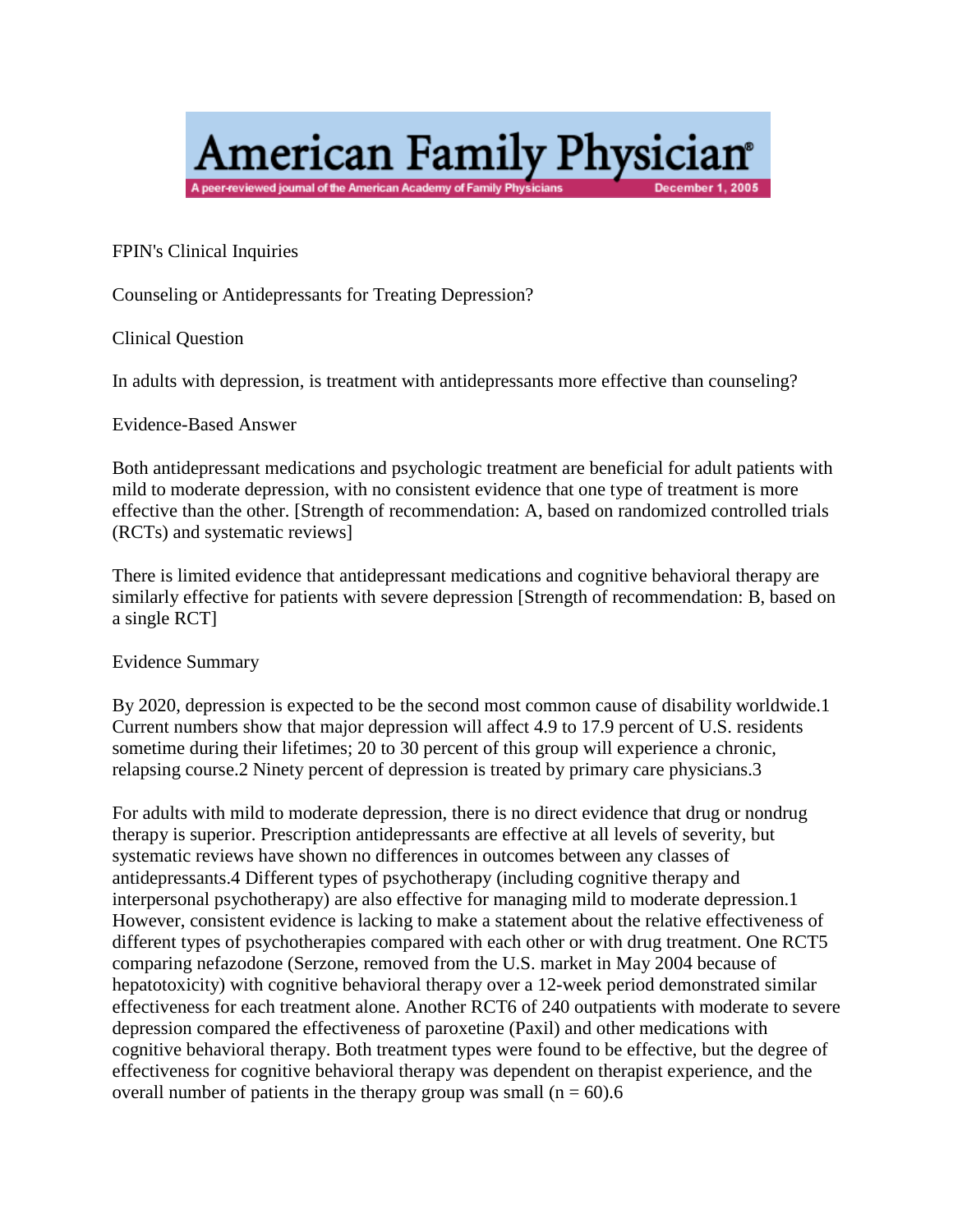An evidence report4 from the Agency for Healthcare Research and Quality states that data are too limited to determine if newer antidepressants are more or less effective than psychosocial therapies. Options for pharmacologic and psychotherapeutic treatment of resistant depression (i.e., depression that has not remitted after a first-line drug therapy) are the subject of the Sequenced Treatment Alternatives to Relieve Depression (STAR\*D) trial,2 with results expected in 2006.

### Recommendations from Others

The Institute for Clinical Systems Improvement states in an evidence-based guideline that mild to moderate depression can be treated with psychotherapy instead of, or in addition to, pharmacotherapy.7 The guideline also states that cognitive behavioral therapy, interpersonal therapy, and antidepressant medications are equally effective in treating mild to moderate levels of major depression.7 The Veterans Health Administration clinical practice guideline states that psychotherapy generally is an appropriate treatment for all forms of depression managed in the primary care setting, and that because there are no demonstrated differences in treatment outcomes between pharmacotherapy and psychotherapy, patient choice should be strongly considered in treatment planning.8

# Clinical Commentary

The appropriate treatment of depression is of special interest to primary care physicians, who treat the majority of this illness. Although it is reassuring that both antidepressant medication and psychological treatments are effective for patients with mild to moderate disease, physicians are left with the practical consideration of choosing which therapy to use, knowing that neither has yet been shown to be superior. Individualizing the treatment decision requires consideration of local psychotherapy resources, relative expense of treatments, insurance coverage, and response to past therapies. Both patient and physician preferences are appropriate factors to consider when planning treatment for depression.

DONALD C. SPENCER, M.D., M.B.A.

University of North Carolina Department of Family Medicine Chapel Hill, North Carolina

JOAN NASHELSKY, M.L.S.

Managing Editor and Librarian Coordinator Family Physicians Inquiries Network Iowa City, Iowa

Author disclosure: Nothing to disclose.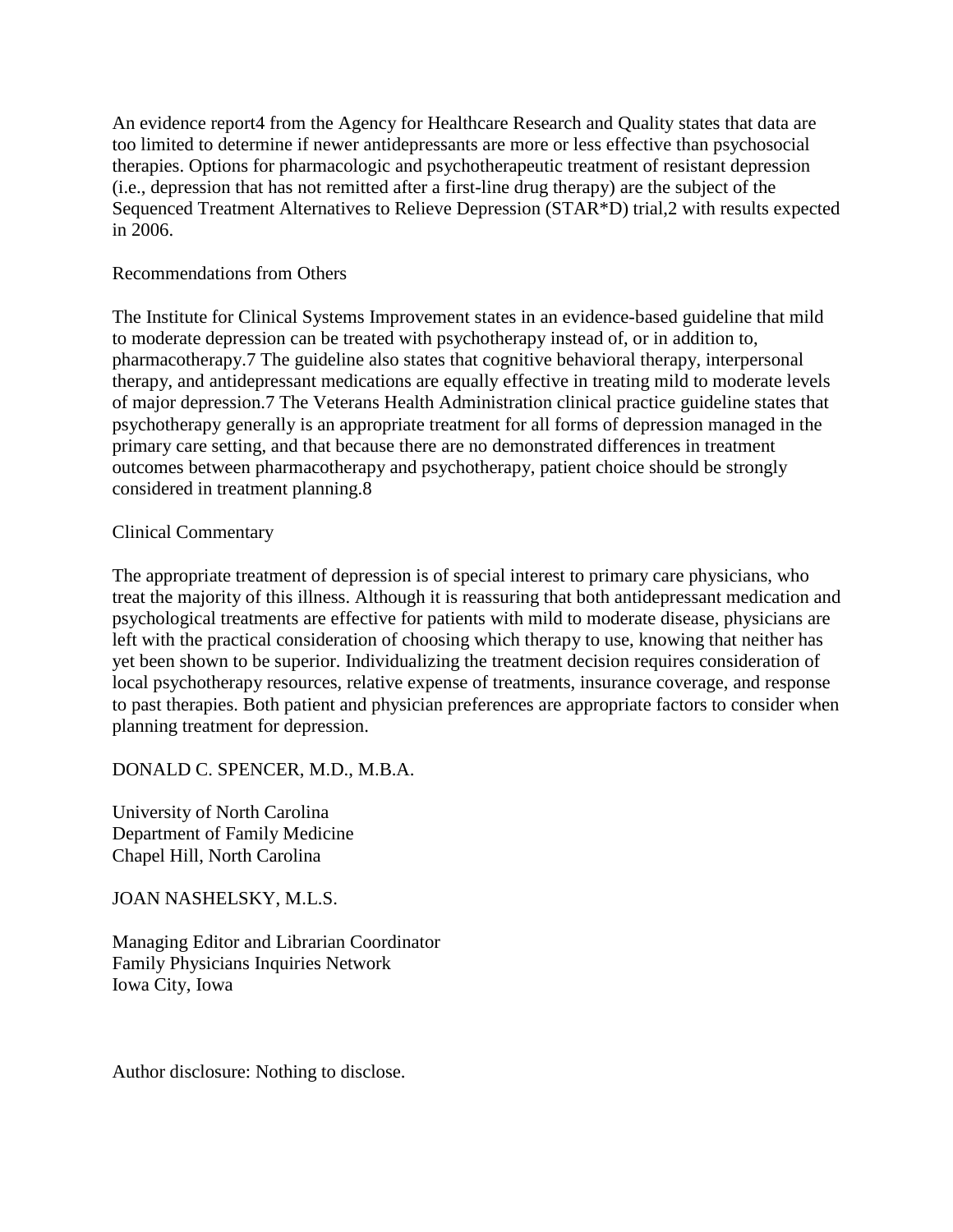Address correspondence by e-mail to Donald C. Spencer, M.D., M.B.A., [spencerd@med.unc.edu.](mailto:spencerd@med.unc.edu) Reprints are not available from the authors.

Clinical Inquiries provides answers to questions submitted by practicing family physicians to the Family Physicians Inquiries Network (FPIN). Members of the network select questions based on their relevance to family medicine. Answers are drawn from an approved set of evidence-based resources and undergo peer review. The strength of recommendations and the level of evidence for individual studies are rated using criteria developed by the Evidence-Based Medicine Working Group [\(http://www.cebm.net/levels\\_of\\_evidence.asp\)](http://www.cebm.net/levels_of_evidence.asp).

This series of Clinical Inquiries is coordinated for American Family Physician by John Epling, M.D., State University of New York Upstate Medical University, Syracuse, N.Y. The complete database of evidence-based questions and answers is copyrighted by FPIN. If you are interested in submitting questions to be answered or writing answers for this series, go to [http://www.fpin.org](http://www.fpin.org/) or contac[t questions@fpin.org.](mailto:questions@fpin.org)

# **REFERENCES**

1. Geddes J, Butler R, Hatcher S, Cipriani A, Price J, Carney S, et al. Depressive disorders. Clin Evid 2004;12:1391-436.

2. Rush AJ, Trivedi M, Fava M. Depression, IV: STAR\*D treatment trial for depression. Am J Psychiatry 2003; 160:237.

3. Churchill R, Wessely S, Lewis G. Antidepressants alone versus psychotherapy alone for depression (protocol for a Cochrane review). Cochrane Database Syst Rev (In press).

4. Treatment of depression - newer pharmacotherapies. Rockville, Md.: Agency for Healthcare Research and Quality, Dept. of Health and Human Services, 1999; evidence report/technology assessment, no. 7. Accessed online September 28, 2005, at: [http://www.ahrq.gov/clinic/tp/deprtp.htm.](http://www.ahrq.gov/clinic/tp/deprtp.htm)

5. Keller MB, McCullough JP, Klein DN, Arnow B, Dunner DL, Gelenberg AJ, et al. A comparison of nefazodone, the cognitive behavioral-analysis system of psychotherapy, and their combination for the treatment of chronic depression [published correction appears in N Engl J Med 2001;345:232]. N Engl J Med 2000;342: 1462-70.

6. DeRubeis RJ, Hollon SD, Amsterdam JD, Shelton RC, Young PR, Salomon RM, et al. Cognitive therapy vs medications in the treatment of moderate to severe depression. Arch Gen Psychiatry 2005;62:409-16.

7. Major depression in adults for mental health care providers. Institute for Clinical Systems Improvement (ICSI) 2003. Accessed online August 19, 2005, at: [http://www.icsi.org/knowledge/detail.asp?catID=29&itemID=179.](http://www.icsi.org/knowledge/detail.asp?catID=29&itemID=179)